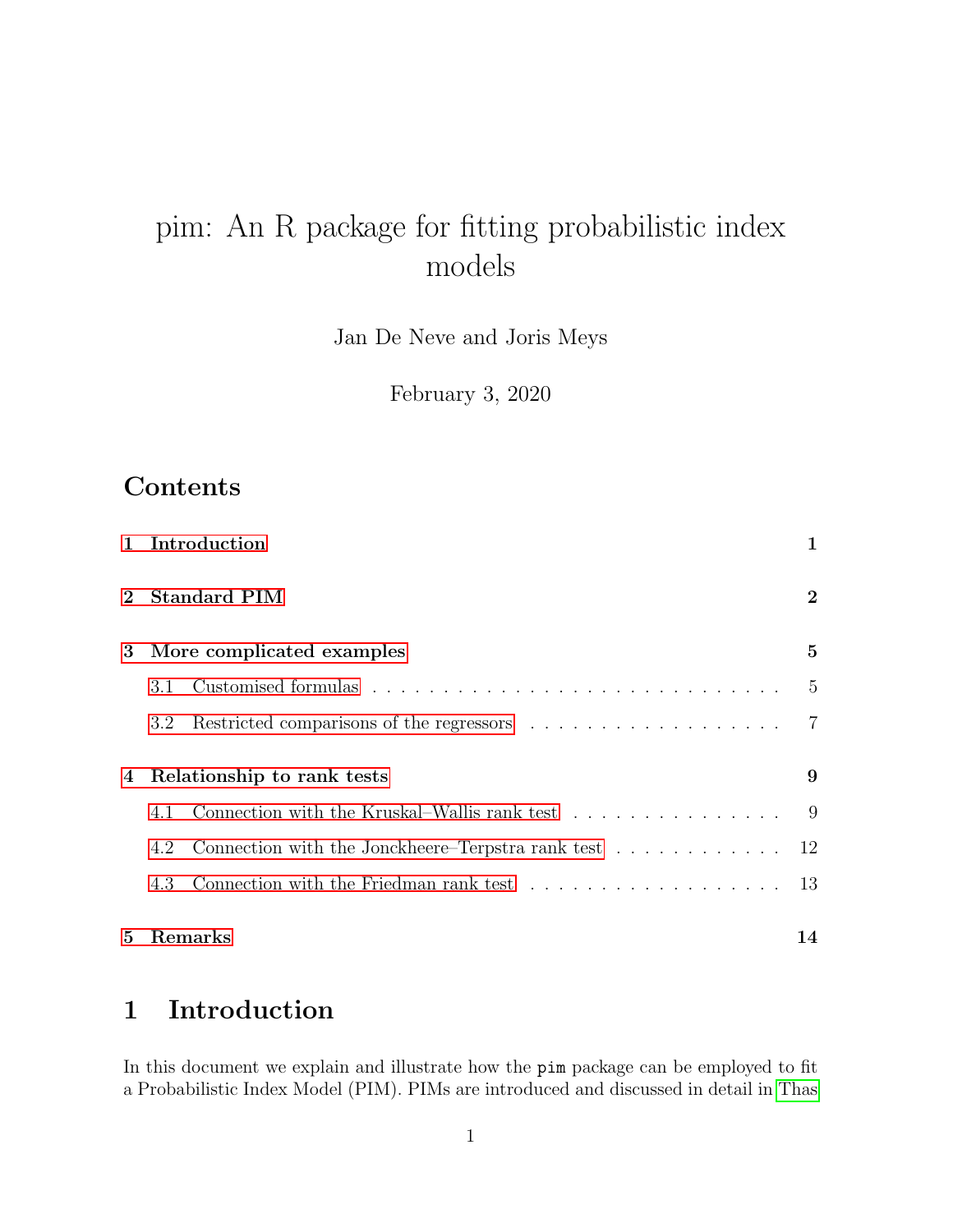[et al.](#page-14-0) [\(2012\)](#page-14-0) and [De Neve](#page-14-1) [\(2013\)](#page-14-1). We further illustrate the connection between PIMs and several rank-tests, as discussed in [De Neve and Thas](#page-14-2) [\(2015\)](#page-14-2). The main focus of this vignette is to illustrate the usage of the pim package rather than explaining PIMs in detail.

Let  $(Y, X)$  and  $(Y', X')$  be identically and independently distributed random vectors, where  $\mathbf{X}^{\prime}(\mathbf{X}^{\prime})$  denotes the vector of covariates associated with the univariate outcome  $Y(Y')$ . A PIM is defined as:

<span id="page-1-1"></span>
$$
P(Y \preccurlyeq Y' \mid \boldsymbol{X}, \boldsymbol{X}') = g^{-1}[(\boldsymbol{X}' - \boldsymbol{X})^T \boldsymbol{\beta}], \tag{1}
$$

with  $P(Y \preccurlyeq Y') := P(Y \preccurlyeq Y') + 0.5P(Y = Y')$ . Here  $\beta$  denotes the parameter of interest and  $q(\cdot)$  is a link function, e.g. the logit, probit or identity. Model [\(1\)](#page-1-1) can be considered as a standard PIM: the right-hand side is fairly simple and we do not impose restrictions on the values of  $\boldsymbol{X}$  and  $\boldsymbol{X}'$ . The theory developed in [Thas et al.](#page-14-0) [\(2012\)](#page-14-0) allows constructing more flexible PIMs. These PIMs can also be fitted with the pim package. However, for didactical purposes, we postpone this discussion to Section [3.](#page-4-0)

For notational convenience, we will sometimes drop the conditioning statement within the probability operator so that equation [\(1\)](#page-1-1) can be simplified to:

$$
P(Y \preccurlyeq Y') = g^{-1}[(\mathbf{X}' - \mathbf{X})^T \boldsymbol{\beta}].
$$

## <span id="page-1-0"></span>2 Standard PIM

The Childhood Respiratory Disease Study (CRDS) is a longitudinal study following the pulmonary function in children. We only consider the part of this study provided by [Rosner](#page-14-3) [\(1999\)](#page-14-3). The outcome is the forced expiratory volume (FEV), which is an index of pulmonary function measured as the volume of air expelled after one second of constant effort. Along with FEV (litres), the AGE (years), HEIGHT (inches), SEX, and SMOKING status (1 if the child smokes, 0 if the child does not smoke) are provided for 654 children of ages 3−19. See [Rosner](#page-14-3) [\(1999,](#page-14-3) p. 41) for more information. The primary focus is on the analysis of the effect of smoking status on the pulmonary function. The data are provided with the pim package.

```
> library("pim")
> data(FEVData)
> head(FEVData)
 Age FEV Height Sex Smoke
1 9 1.708 57.0 0 0
```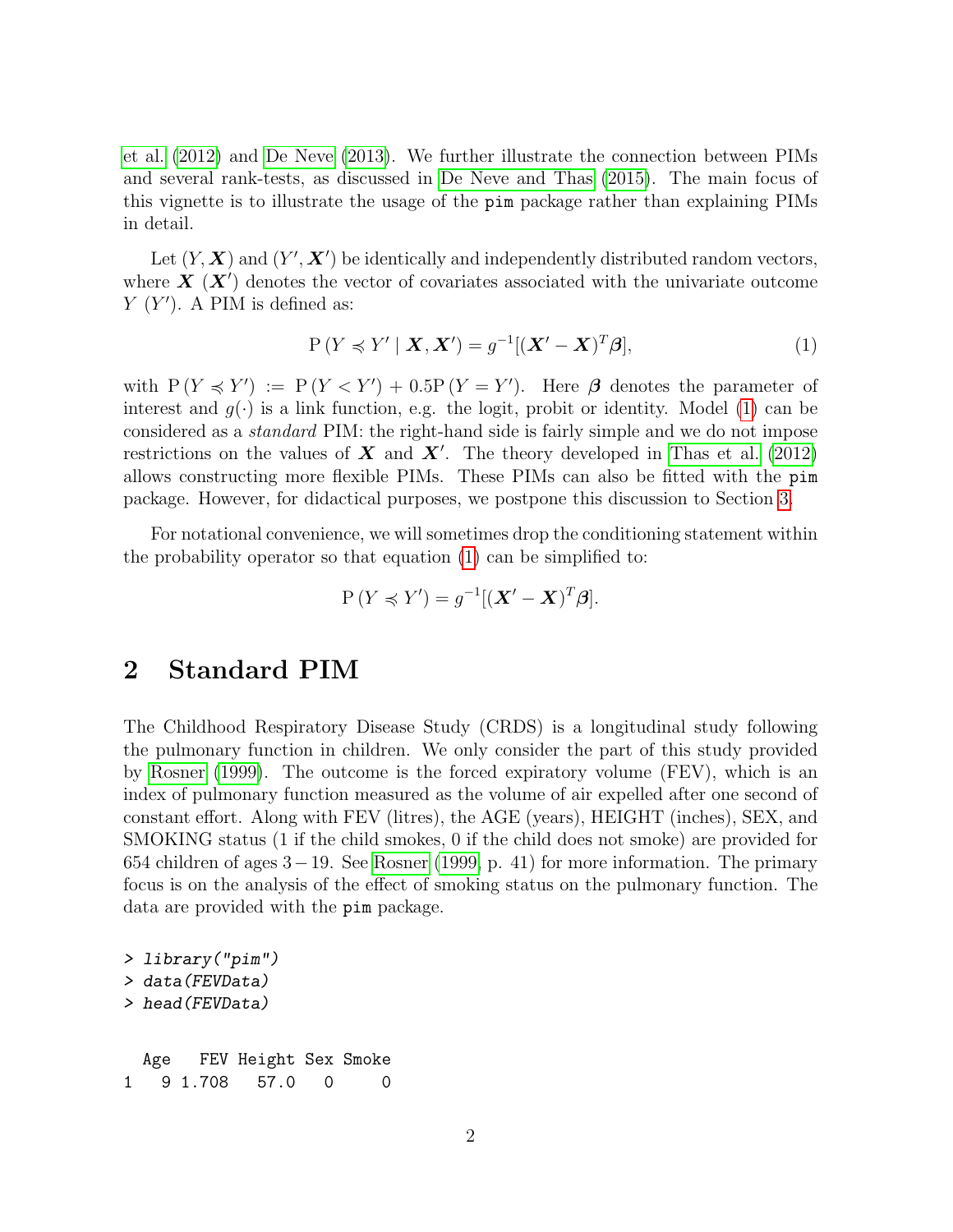|       | 2 8 1.724 67.5 |      | $\bigcirc$     | 0 |
|-------|----------------|------|----------------|---|
|       | 3 7 1.720      | 54.5 | $\bigcirc$     | 0 |
|       | 4 9 1.558      | 53.0 | $\overline{1}$ | 0 |
| $5 -$ | 9 1.895        | 57.0 | $\blacksquare$ | 0 |
|       | 6 8 2.336      | 61.0 | - 0            | 0 |

To model the effect of AGE and SMOKE on FEV, we consider a PIM with main effects and logit link:

<span id="page-2-0"></span>
$$
logit [P (FEV \preccurlyeq FEV')] = \beta_1 (AGE' - AGE) + \beta_2 (SMOKE' - SMOKE), (2)
$$

where  $logit(x) = log[x/(1-x)]$ . The function  $\text{pin}()$  can be used to fit this model and the syntax is similar to glm().

> pim1 <- pim(formula = FEV ~ Age + Smoke, data = FEVData)

By default the logit-link is considered and the pim() function automatically translates the formula statement FEV  $\sim$  Age + Smoke to the formula statement of the PIM [\(2\)](#page-2-0). More generally, a formula statement of the form  $Y \sim X$  will be automatically converted to a formula statement of the form  $P(Y \preccurlyeq Y') \sim X' - X$ .

The estimated coefficients can be extracted via coef().

> coef(pim1)

Age Smoke 0.5550350 -0.4575366

Consequently,  $\hat{\beta}_1 = 0.56$  and  $\hat{\beta}_2 = -0.46$ . Inference on these parameters is obtained via the summary() function

> summary(pim1)

pim.summary of following model : FEV ~ Age + Smoke Type: difference Link: logit

Estimate Std. Error z value Pr(>|z|)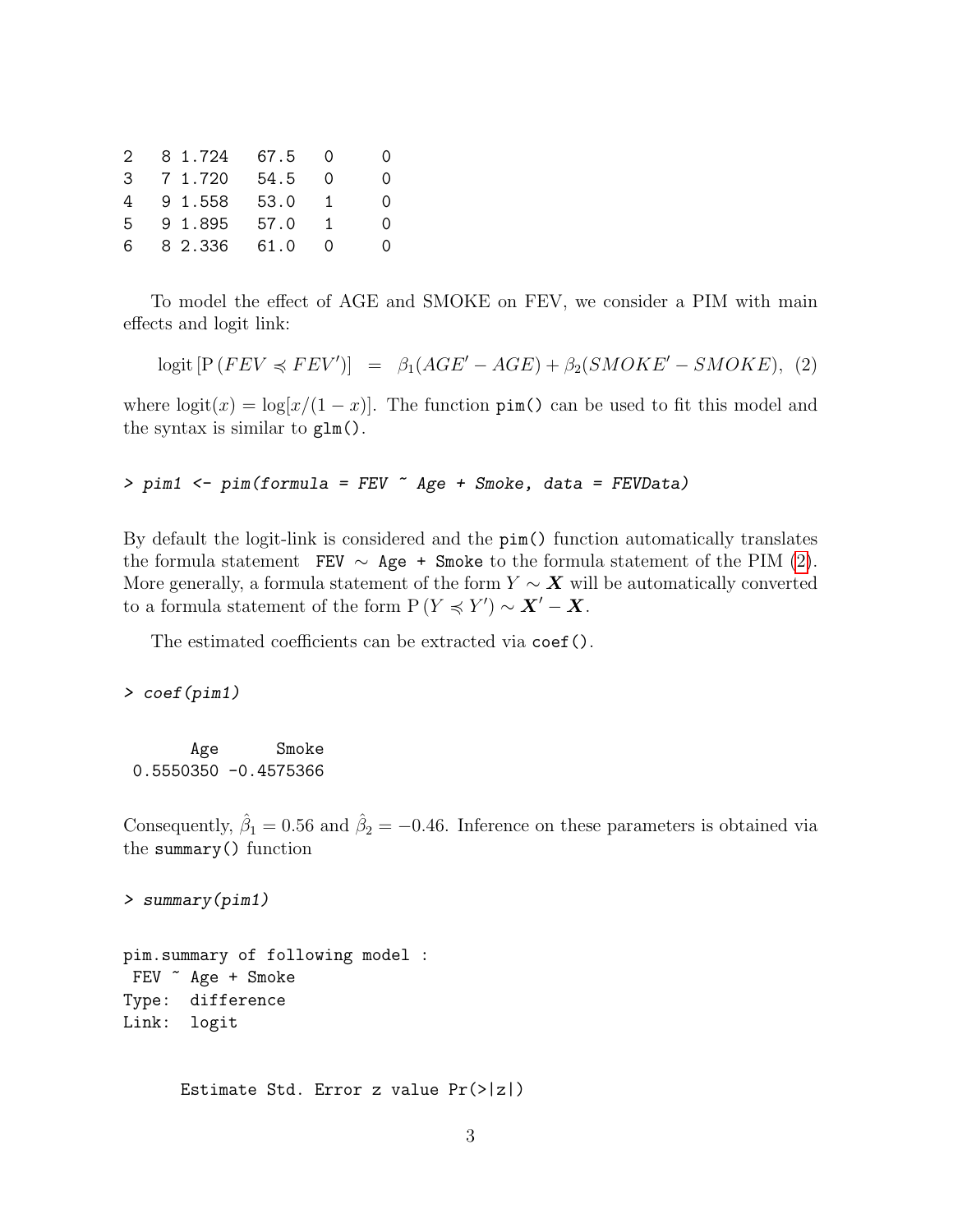Age 0.55504 0.02808 19.765 <2e-16 \*\*\* Smoke -0.45754 0.24702 -1.852 0.064. --- Signif. codes: 0 '\*\*\*' 0.001 '\*\*' 0.01 '\*' 0.05 '.' 0.1 ' ' <sup>1</sup>

Null hypothesis: b = 0

The p-values correspond to the hypotheses  $H_0: \beta_1 = 0$  and  $H_0: \beta_2 = 0$ .

The estimated variance-covariance matrix of  $(\hat{\beta}_1, \hat{\beta}_2)$  can be obtained with the vcov() function. For more functions, see help("pim-class").

[Thas et al.](#page-14-0) [\(2012\)](#page-14-0) argue that the following PIM with an interaction is more appropriate:

<span id="page-3-0"></span>
$$
logit [P (FEV \preccurlyeq FEV')] = \beta_1 (AGE' - AGE) + \beta_2 (SMOKE' - SMOKE) + \beta_3 (AGE' * SMOKE' - AGE * SMOKE). \tag{3}
$$

This model can be fitted via:

```
> pim2 <- pim(FEV ~ Age*Smoke, data = FEVData)
> summary(pim2)
pim.summary of following model :
FEV ~ Age * Smoke
Type: difference
Link: logit
         Estimate Std. Error z value Pr(>|z|)
Age 0.60760 0.03012 20.170 < 2e-16 ***
Smoke 5.30689 1.04423 5.082 3.73e-07 ***
Age:Smoke -0.45539 0.07854 -5.798 6.71e-09 ***
---
Signif. codes: 0 '***' 0.001 '**' 0.01 '*' 0.05 '.' 0.1 ' ' 1
Null hypothesis: b = 0
```
We end this section with an illustration of the interpretation of the effect of AGE for model [\(3\)](#page-3-0). For 2 randomly selected children with the same smoking status (i.e.  $SMOKE = SMOKE'$  and a year difference in age  $(AGE = x$  and  $AGE' = x + 1)$ , the probability that the eldest has a higher  $FEV$  is estimated by:

 $\expit(0.61 - 0.46SMOKE), \quad \expit(x) = \exp(x)/[1 + \exp(x)].$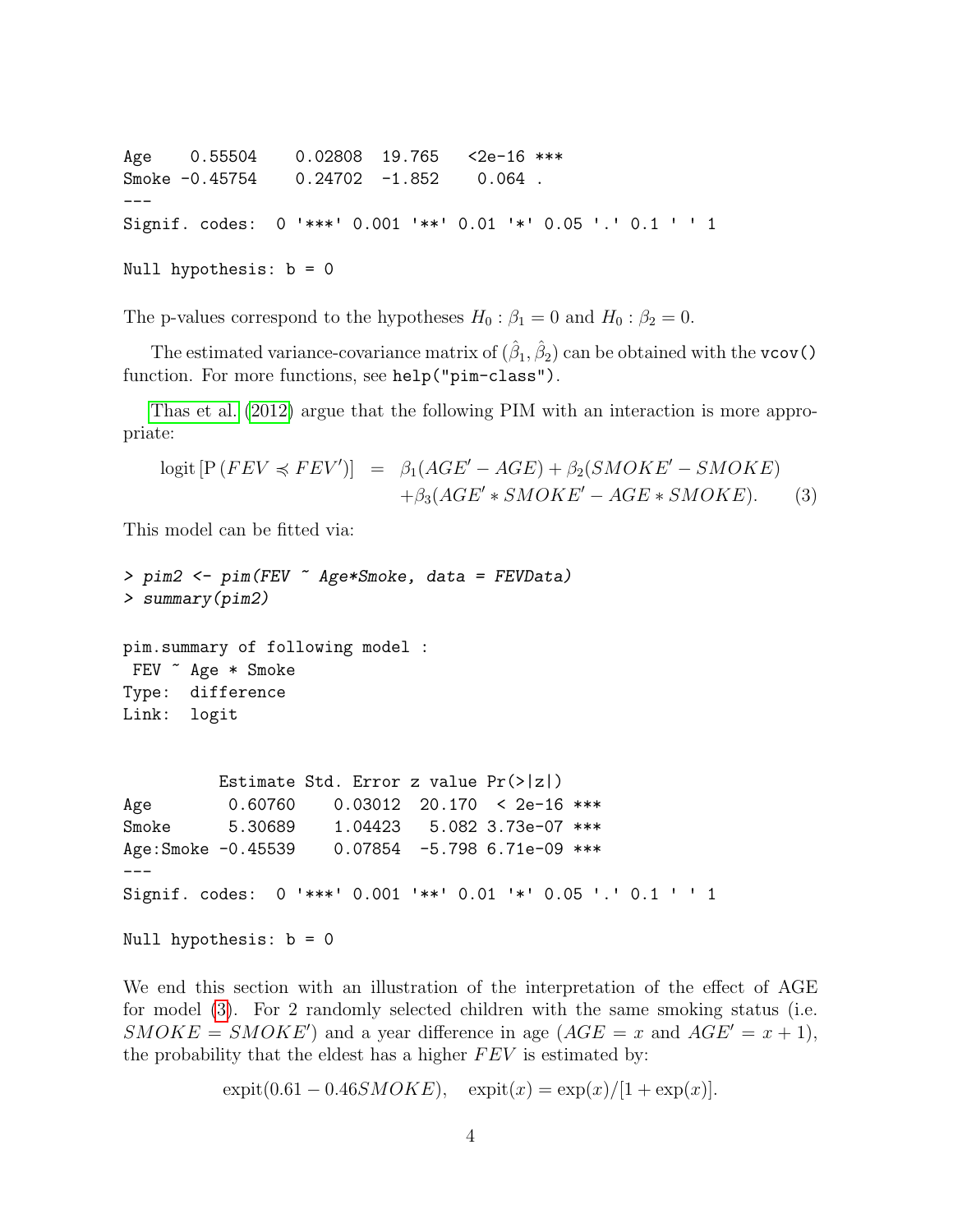For non-smokers  $(SMOKE = 0)$  this probability is expit $(0.61) = 0.65$ , while for smokers  $(SMOKE = 1)$  this becomes expit $(0.61 - 0.46) = 0.54$ .

### <span id="page-4-0"></span>3 More complicated examples

In its most general form, a PIM is defined as

<span id="page-4-2"></span>
$$
P(Y \preccurlyeq Y' | \mathbf{X}, \mathbf{X}') = m(\mathbf{X}, \mathbf{X}'; \boldsymbol{\beta}), \quad (\mathbf{X}, \mathbf{X}') \in \mathcal{X}_n,\tag{4}
$$

where  $\mathcal{X}_n$  denotes the set of pairs  $(\mathbf{X}, \mathbf{X}')$  for which the model is defined. We refer to [Thas et al.](#page-14-0) [\(2012\)](#page-14-0) for more details. Model [\(1\)](#page-1-1) is a special case where  $m(\mathbf{X}, \mathbf{X}'; \boldsymbol{\beta}) =$  $g^{-1}[(\boldsymbol{X}'-\boldsymbol{X})^T\boldsymbol{\beta}]$  and  $\mathcal{X}_n$  does not impose any restrictions on the couples  $\boldsymbol{X}$  and  $\boldsymbol{X}'$ . In Section [3.1](#page-4-1) we illustrate how choices of  $m(\mathbf{X}, \mathbf{X}'; \boldsymbol{\beta})$  different form  $g^{-1}[(\mathbf{X}' - \mathbf{X})^T \boldsymbol{\beta}]$ can be implemented and in Section [3.2](#page-6-0) we illustrate how restrictions imposed by  $\mathcal{X}_n$  can be included.

#### <span id="page-4-1"></span>3.1 Customised formulas

To illustrate how PIMs can be fitted with customised formulas, we consider the food expenditure data set. In this study the food expenditure (FE, in Belgian francs) and the annual household income (HI, in Belgian francs) for 235 Belgian working-class households are recorded. Ernst Engel provided these data to support his hypothesis that the proportion spent on food falls with increasing income, even if actual expenditure on food rises. The data are also used in [Koenker](#page-14-4) [\(2005\)](#page-14-4) to illustrate quantile regression and are available in the pim and quantreg packages [\(Koenker, 2011\)](#page-14-5).

```
> data(EngelData)
> head(EngelData)
    income foodexp
1 420.1577 255.8394
2 541.4117 310.9587
3 901.1575 485.6800
4 639.0802 402.9974
5 750.8756 495.5608
6 945.7989 633.7978
```
Figure [1](#page-5-0) indicates that the variability in food expenditure increases with increasing household income. To account for this heteroscedasticity, [Thas et al.](#page-14-0) [\(2012\)](#page-14-0) proposed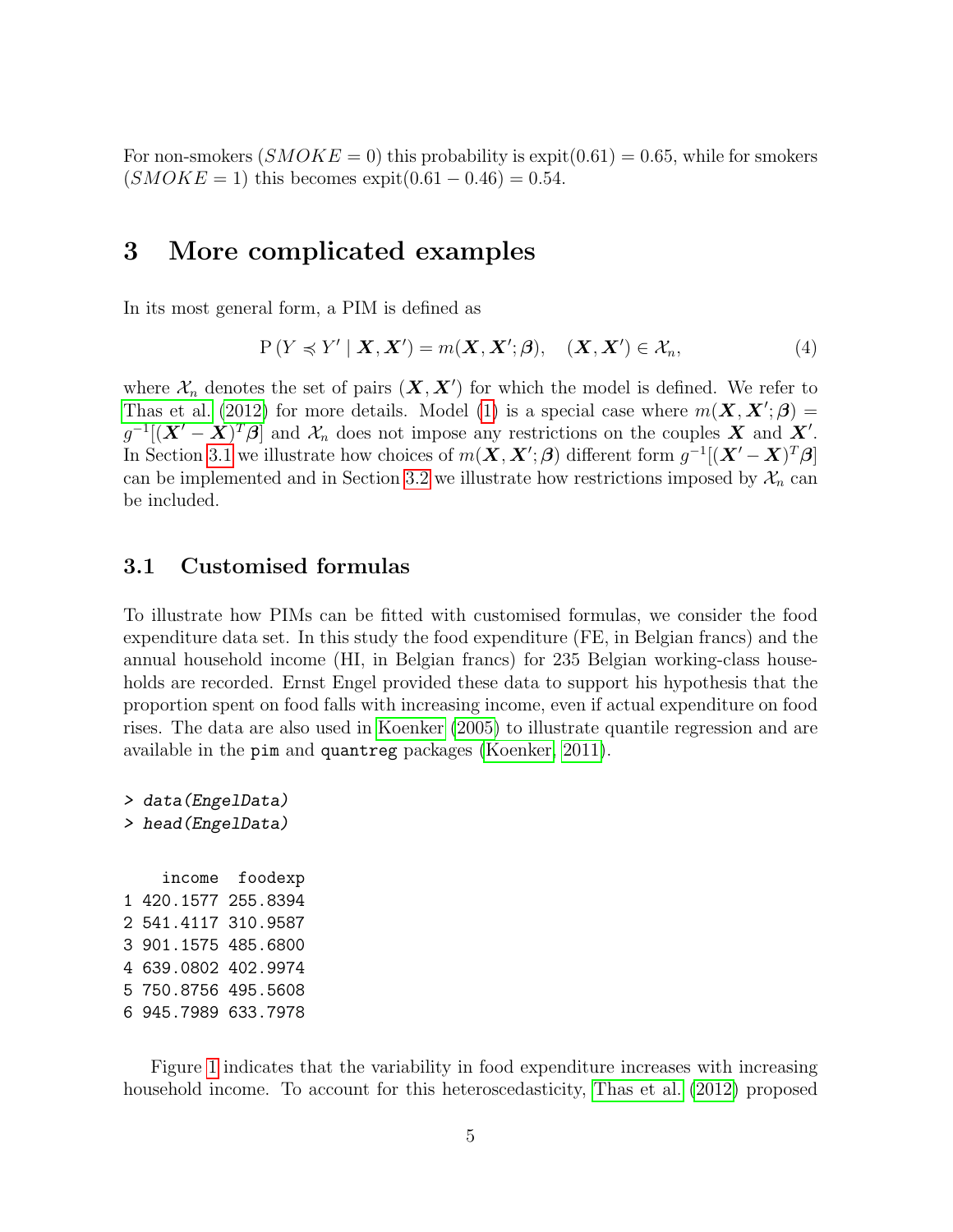

<span id="page-5-0"></span>Figure 1: Food expenditure as a function of annual household income.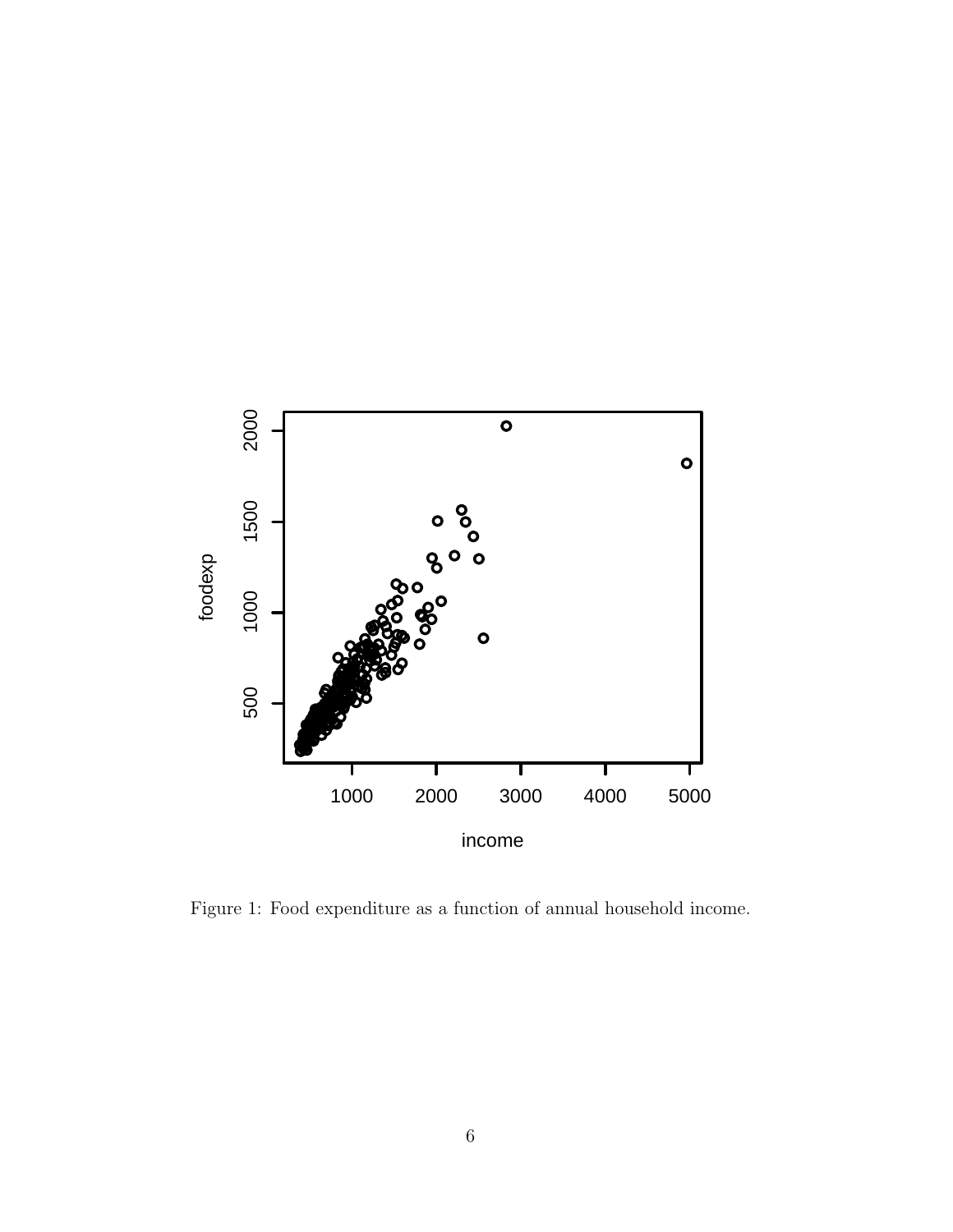the following PIM:

<span id="page-6-1"></span>
$$
logit [P (FE \preccurlyeq FE')] = \beta \frac{HI' - HI}{\sqrt{HI' + HI}}.\tag{5}
$$

We refer to [Thas et al.](#page-14-0)  $(2012)$  for the motivation of this model.

Because the right hand side of model [\(5\)](#page-6-1) is not of the form  $g^{-1}[(\boldsymbol{X}' - \boldsymbol{X})^T\boldsymbol{\beta}]$ , we need to specify this explicitly in the formula statement upon using functions L() and R() to indicate  $HI$  and  $HI'$  respectively. Here L() stands for the covariate associated with the outcome at the left-hand side of the  $\preccurlyeq$ -sign in  $P(Y \preccurlyeq Y' | X, X')$ , so X. On the other hand,  $R()$  stands for the covariate associated with the outcome at the right-hand side of the  $\preccurlyeq$ -sign in  $P(Y \preccurlyeq Y' | X, X')$ , so X'.

To improve readability, we shorten the names of the variables in the dataset.

```
> names(EngelData) <- c("HI", "FE")
> form \leq FE \sim I( (R(HI) - L(HI))/sqrt(R(HI) + L(HI)))
> pim3 <- pim(formula = form, data = EngelData)
> coef(pim3)
I((R(HI) - L(HI))/sqrt(R(HI) + L(HI)))
```
Similar as in glm() the I() function must be used in the formula statement to include mathematical operations.

0.3897054

It follows that  $\hat{\beta} = 0.39$  for model [\(5\)](#page-6-1). We briefly illustrate the interpretation. If the household income is 500 Belgian francs, the probability of larger food expenditure with a household income of 600 Belgian francs is estimated as:

$$
\hat{P}(FE \preccurlyeq FE' \mid HI = 500, HI' = 600) = \text{expit}\left[0.39 \frac{100}{\sqrt{500 + 600}}\right] = 0.76.
$$

If we compare household incomes of 2000 and 2100 (for which the difference is also 100 Belgian francs), this effect decreases to:

$$
\hat{P}(FE \preccurlyeq FE' \mid HI = 2000, HI' = 2100) = \text{expit}\left[0.39 \frac{100}{\sqrt{2000 + 2100}}\right] = 0.65.
$$

#### <span id="page-6-0"></span>3.2 Restricted comparisons of the regressors

To illustrate how the  $\mathcal{X}_n$  option of model [\(4\)](#page-4-2) can be implemented, we reconsider the Childhood Respiratory Disease Study (CRDS) of Section [2.](#page-1-0) Suppose, for the sake of illustration, that one is only interested in the probability:

$$
P (FEV \preccurlyeq FEV' | SMOKE = 0, SMOKE' = 1, AGE = AGE'),
$$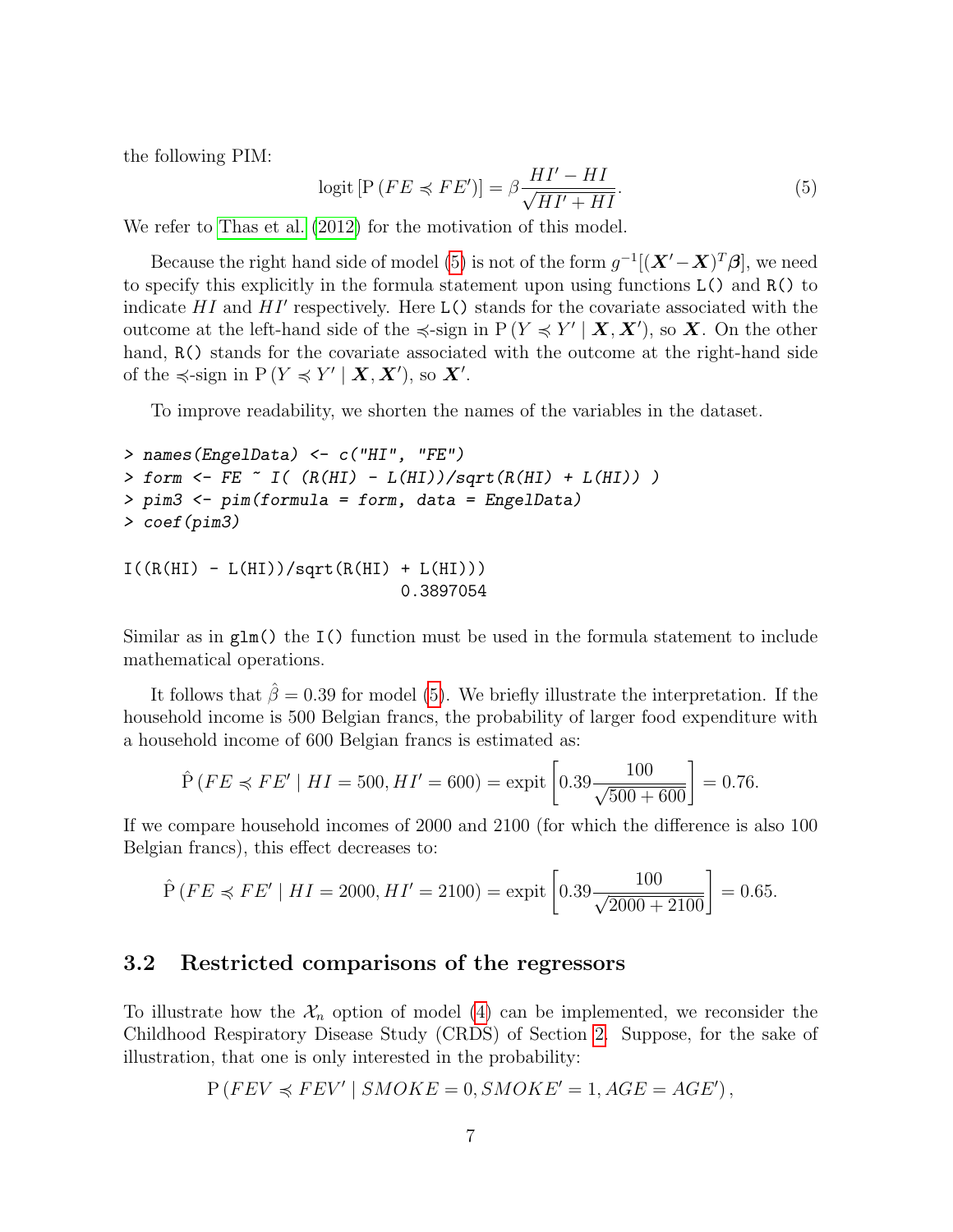i.e. one wants to quantify the association between the smoking status and the pulmonary function while keeping the age fixed. Consider the PIM

<span id="page-7-0"></span>
$$
P(FEV \preccurlyeq FEV') = \text{expit}[\gamma_1 + \gamma_2(AGE' - AGE)],\tag{6}
$$

where  $\mathcal{X}_n$  denotes the set of pairs of children for which the first is a non-smoker, and the second is a smoker, i.e.

$$
\mathcal{X}_n = \Big\{ (\{SMOKE,AGE\}, \{SMOKE',AGE'\}) \mid SMOKE = 0, SMOKE' = 1 \Big\}. \tag{7}
$$

Note that PIM  $(6)$  is a submodel of PIM  $(2)$ , but is computationally less demanding since less children have to be compared. We refer to [Thas et al.](#page-14-0) [\(2012\)](#page-14-0) for more details on  $\mathcal{X}_n$  and the estimation of PIMs.

We start by construction  $\mathcal{X}_n$  given by [\(2\)](#page-2-0).

```
> id.nonsmokers <- which(FEVData$Smoke == 0)
> id.smokers <- which(FEVData$Smoke == 1)
> compare <- expand.grid(id.nonsmokers, id.smokers)
```
Next with fit the PIM [\(6\)](#page-7-0) and give in  $\mathcal{X}_n$  via the option compare:

```
> pim4 <- pim(formula = FEV \tilde{ } +1 + Age, data = FEVData, compare = compare)
> summary(pim4)
pim.summary of following model :
FEV +1 + Age
Type: difference
Link: logit
           Estimate Std. Error z value Pr(>|z|)
(Intercept) 0.05040 0.19900 0.253 0.8
Age 0.33513 0.03493 9.595 <2e-16 ***
---
Signif. codes: 0 '***' 0.001 '**' 0.01 '*' 0.05 '.' 0.1 ' ' 1
Null hypothesis: b = 0
```
Note that we explicitly have to specify the intercept. It follows that  $\hat{\gamma}_1 = 0.05$  and  $\hat{\gamma}_2 = 0.34.$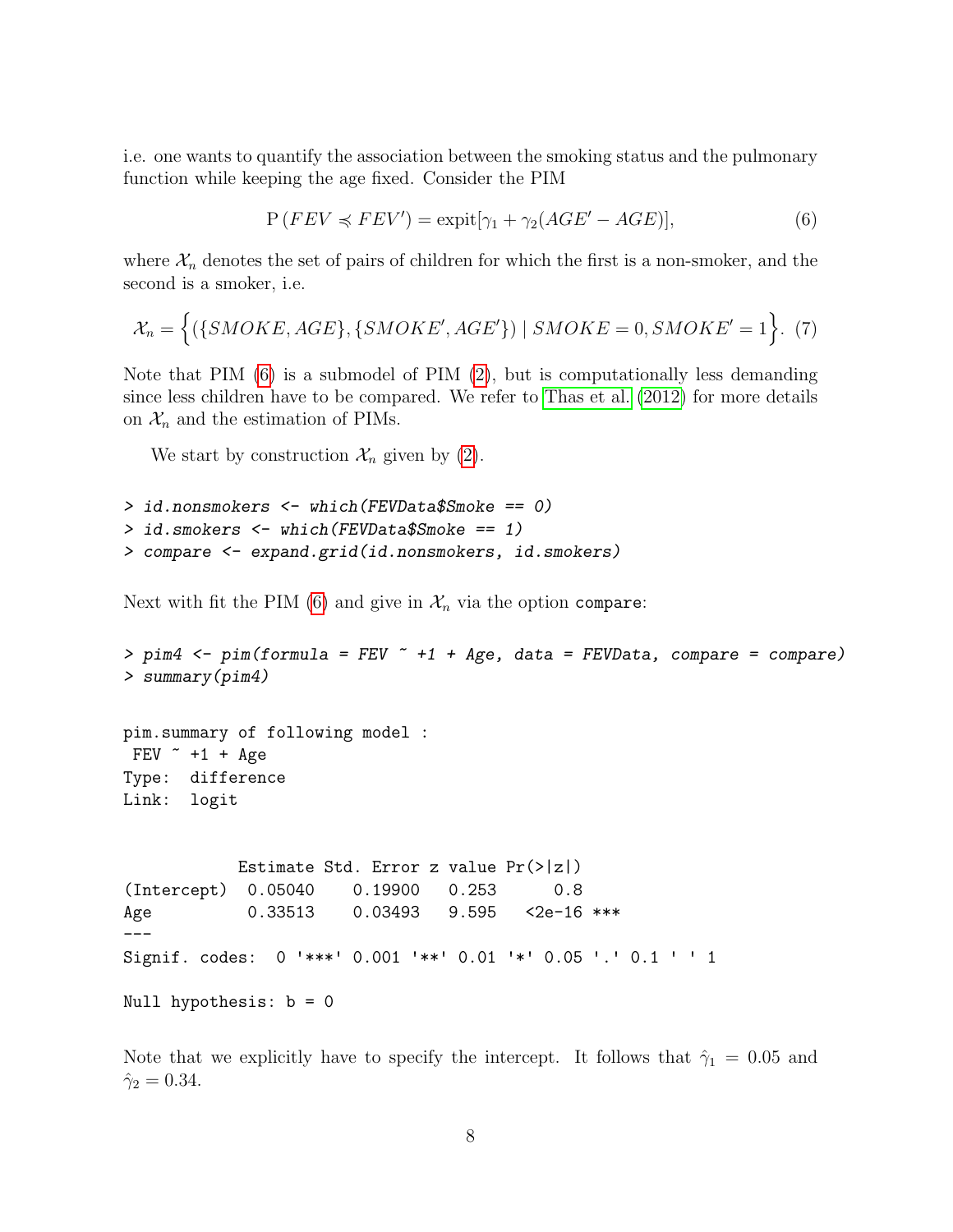### <span id="page-8-0"></span>4 Relationship to rank tests

In this section we illustrate how several rank tests can be implemented and extended through the pim package. The content of this section is worked out in the appendix of [De Neve and Thas](#page-14-2) [\(2015\)](#page-14-2) using a previous, but no longer compatible, version of the package. In [De Neve and Thas](#page-14-2) [\(2015\)](#page-14-2) it is explained how the PIM can be related to well known rank tests in factorial designs and how it can be used to construct new rank tests. We start by introducing the notation used in [De Neve and Thas](#page-14-2) [\(2015\)](#page-14-2). For the factorial design with a single factor and a blocking factor we write  $\mathbf{X} = (X, B)$ , where X is a factor referring to groups or treatments of interest, and B is a blocking factor. Without loss of generality we say that X takes values  $1, \ldots, K$ , and B takes values  $1, \ldots, L$ . The number of replicates for  $X = k$  and  $B = l$  is denoted by  $n_{kl}$  and the total sample size is given by  $N = \sum_{k=1}^{K} \sum_{l=1}^{L} n_{kl}$ . Let  $F_{kl}$  denote the distribution function of Y given  $X = k$ and  $B = l$ . In the absence of blocks, set  $B = 1$  and we use the simplified notation  $n_k$ for the number of replicates for  $X = k$  and  $F_k$  for the distribution function of Y given  $X = k$ .

Sometimes it will be convenient to work with the classical ANOVA notation. Throughout the vignette it will be clear from the context which notation is used. In particular, for  $\mathbf{X} = (X, B), Y_{kl}$  denotes a random response variable in treatment group  $k = 1, \ldots, K$ and block  $l = 1, \ldots, L$ . The index l becomes obsolete in the absence of blocks. We use  $Y_l$  to denote the random response variable whose distribution is marginalized over the treatment groups, but still conditional on block l. To distinguish between the notation and model as in [\(4\)](#page-4-2) and the ANOVA form, we refer to the former as the regression model, whereas models with the ANOVA notation will be referred to as the ANOVA model. Just like with classical linear regression models, the estimation of the parameters requires that ANOVA models are translated into regression models with dummy regressors for the coding of the factors.

#### <span id="page-8-1"></span>4.1 Connection with the Kruskal–Wallis rank test

As a first model we define the *marginal PIM* for the K-sample layout in the absence of blocks. It is marginal in the sense that we only condition on one treatment within the PI, i.e.  $P(Y_i \preccurlyeq Y_j | X_j)$ . This PI refers to the distribution of the response of observation j conditional on its regressor, i.e.  $Y_j | X_j$ , and the marginal response distribution of an observation *i*, i.e.  $Y_i$ . In terms of the ANOVA notation and if  $X_j = k$ , this becomes  $P(Y \preccurlyeq Y_k)$ , with  $Y_k$  a random response with distribution  $F_k$  and Y a random response with distribution  $F = \sum_{k=1}^{K} \lambda_k F_k$  with  $\lambda_k = \lim_{N \to \infty} n_k/N$  where we assume  $\lambda_k > 0$ . Consider the marginal PIM in ANOVA form,

<span id="page-8-2"></span>
$$
P(Y \preccurlyeq Y_k) = \alpha_k. \tag{8}
$$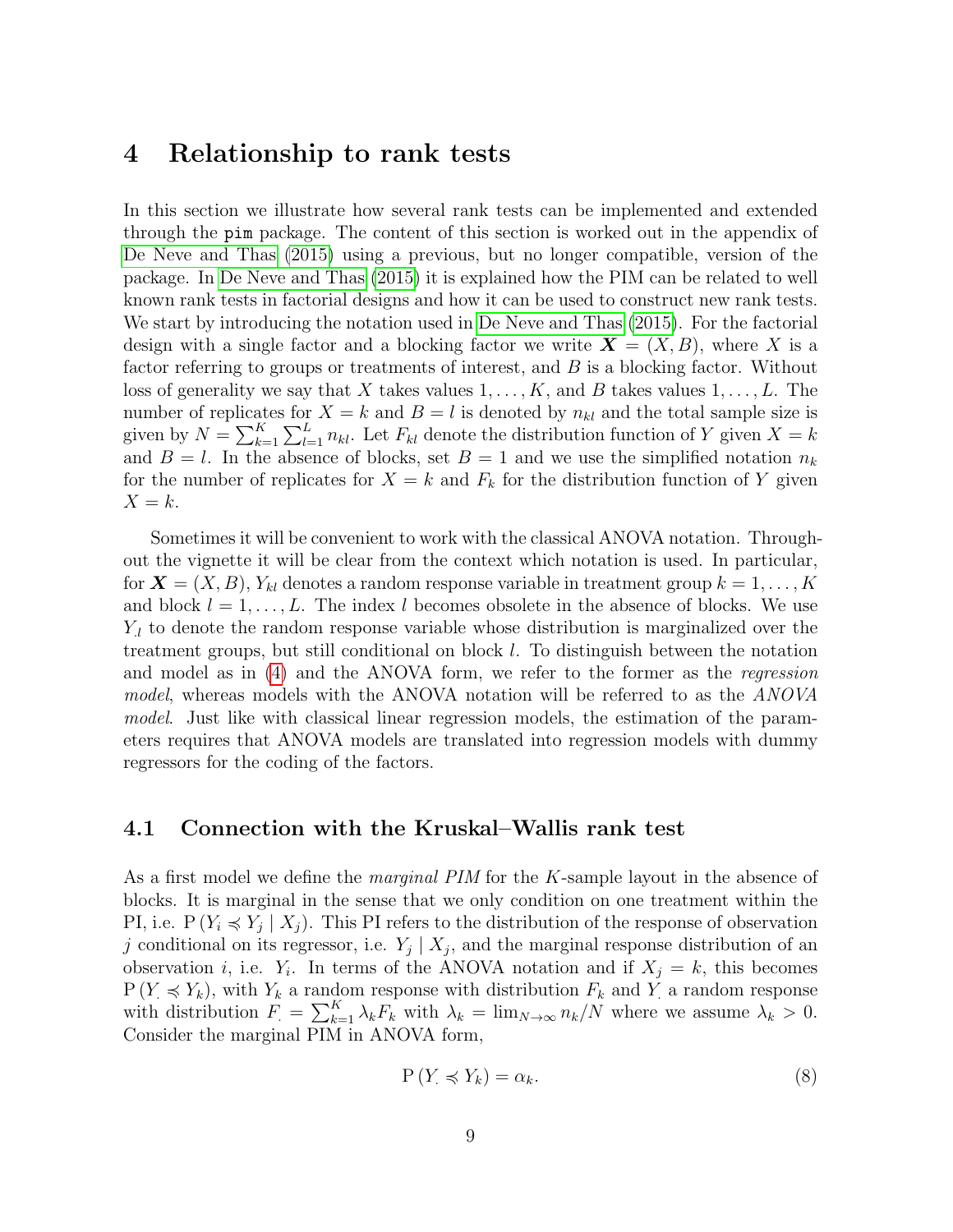The interpretation of  $\alpha_k$  is immediate: it is the probability that a random observation of group k exceeds a random observation of the marginal distribution. The corresponding PIM regression model is obtained upon defining

<span id="page-9-1"></span>
$$
\mathbf{Z}_{ij}^T = \Big( \mathbf{I} \left( X_j = 1 \right), \dots, \mathbf{I} \left( X_j = K \right) \Big), \tag{9}
$$

for all pairs of regressors  $(X_i, X_j)$ . Let  $\boldsymbol{\alpha}^T = (\alpha_1, \dots, \alpha_K)$ . Model [\(8\)](#page-8-2) now becomes

<span id="page-9-0"></span>
$$
P(Y_i \preccurlyeq Y_j \mid X_j) = \mathbf{Z}_{ij}^T \boldsymbol{\alpha},\tag{10}
$$

with  $\mathcal{X}_n = \{(X_i, X_j) \mid i, j = 1, \ldots, N\}$ , i.e. we consider all  $N^2$  pairs of observations.

We illustrate how model [\(10\)](#page-9-0) can fitted to a subset of the chick weight dataset as described in [Crowder and Hand](#page-13-1) [\(1990\)](#page-13-1). Chicks are randomly allocated to one of four diets: a normal diet (referred to as diet 1) or one of three specific diets with respectively 10%, 20% or 40% protein replacement (referred to as diets 2, 3 or 4, respectively). The weights (in gram) of the chicks are measured on alternate days for the first three weeks after birth, but we only look at the weight measured at day 6 together with the weight at baseline.

```
> data(ChickWeight)
> Data <- subset(ChickWeight, Time == 6)[,-2]
> Data$baseline <- subset(ChickWeight, Time == 0)$weight[
+ is.element(subset(ChickWeight, Time == 0)$Chick, Data$Chick)]
> head(Data)
```

|    |    |   |   | weight Chick Diet baseline |
|----|----|---|---|----------------------------|
| 4  | 64 | 1 |   | 42                         |
| 16 | 72 | 2 | 1 | 40                         |
| 28 | 67 | 3 | 1 | 43                         |
| 40 | 67 | 4 | 1 | 42                         |
| 52 | 60 | 5 | 1 | 41                         |
| 64 | 74 | 6 |   | 41                         |

Model [\(10\)](#page-9-0) is fitted via:

```
> pim.score <- pim(formula = weight \tilde{r} R(Diet) - 1, data = Data,
+ compare = "all",
+ link = "identity",
+ vcov.estim = score.vcov)
> summary(pim.score)
```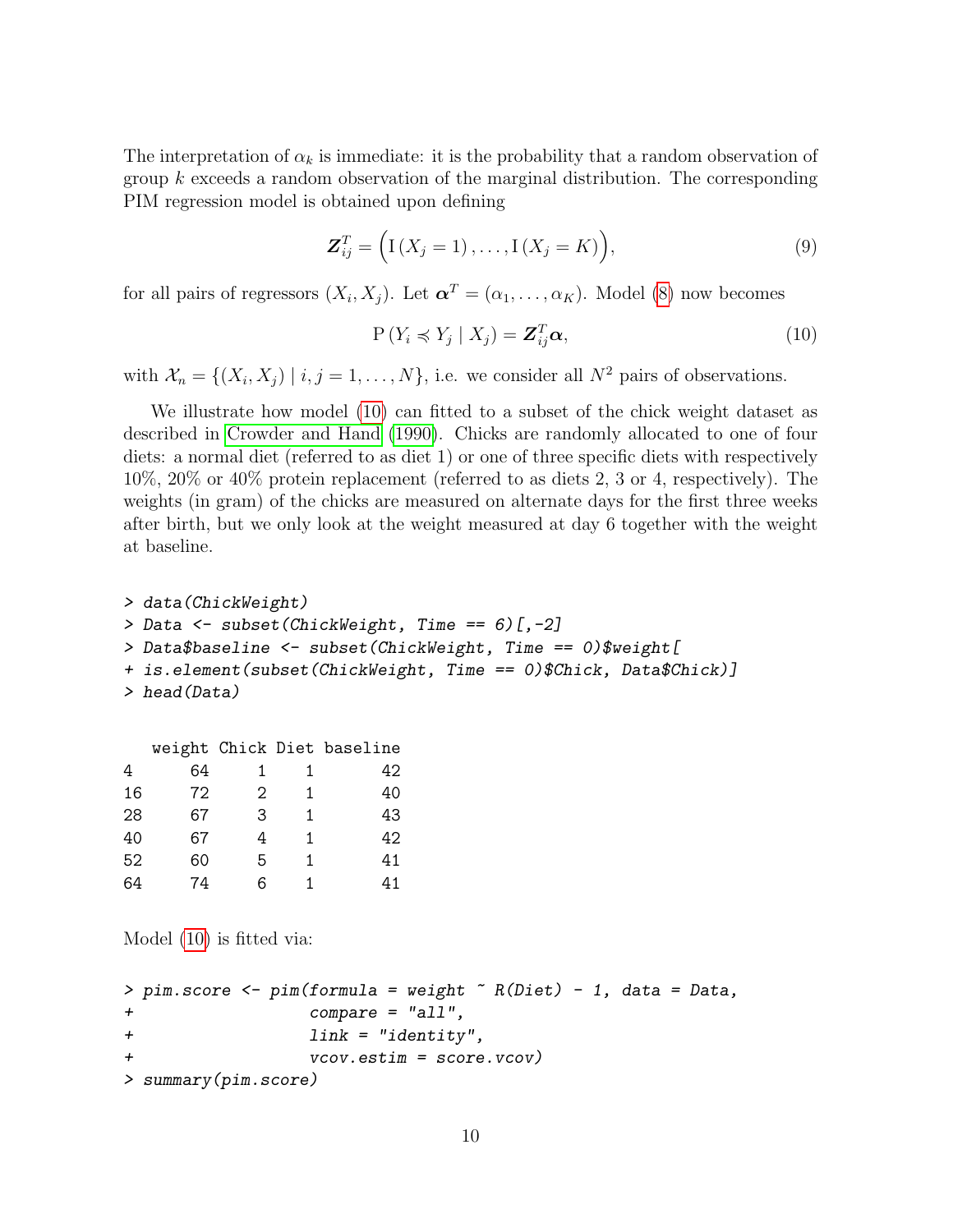```
pim.summary of following model :
 weight ~ R(Diet) - 1
Type: difference
Link: identity
        Estimate Std. Error z value Pr(>|z|)
R(Diet)1 0.24507 0.05344 4.586 4.52e-06 ***
R(Diet)2 0.52396 0.08398 6.239 4.41e-10 ***
R(Diet)3 0.63125 0.08398 7.517 5.63e-14 ***
R(Diet)4 0.82917 0.08398 9.873 < 2e-16 ***
---
Signif. codes: 0 '***' 0.001 '**' 0.01 '*' 0.05 '.' 0.1 ' ' 1
Null hypothesis: b = 0
```
The option compare = "all" indicates that all  $N^2$  comparisons should be considered as defined by  $\mathcal{X}_n$  in [\(10\)](#page-9-0) and vcov.estim = score.vcov indicates that score variancecovariance matrix should be computed (i.e. the variance-covariance under the nullhypothesis  $H_0: F_1 = \ldots = F_K$ ). The option link = "identity" indicates that we fit a PIM with identity link function.

The parameters in model [\(8\)](#page-8-2) are estimated by  $\hat{\alpha}_1 = 0.25, \hat{\alpha}_2 = 0.52, \hat{\alpha}_3 = 0.63$ and  $\hat{\alpha}_4 = 0.83$ . Note that the p-values are associated with  $H_0 : \alpha_i = 0$  which are not relevant, since they correspond to  $H_0: \mathbb{P}(Y \preccurlyeq Y_i) = 0$ . More relevant hypotheses are  $H_0$ :  $\alpha_i = 0.5$  and the corresponding p-values are obtained via:

```
> z.score <- (coef(pim.score) - 0.5)/sqrt(diag(vcov(pim.score)))
> 1 - pchisq(z.score^2, 1)
```
R(Diet)1 R(Diet)2 R(Diet)3 R(Diet)4 1.834963e-06 7.754297e-01 1.180908e-01 8.873374e-05

The connection with the Kruskal–Wallis rank test is established as follows (we refer to [De Neve and Thas](#page-14-2) [\(2015\)](#page-14-2) for details):

```
> library(MASS)
> t(coef(pim.score) - 0.5)%*%ginv(vcov(pim.score))%*%c(coef(pim.score) - 0.5)
```
[,1] [1,] 28.17106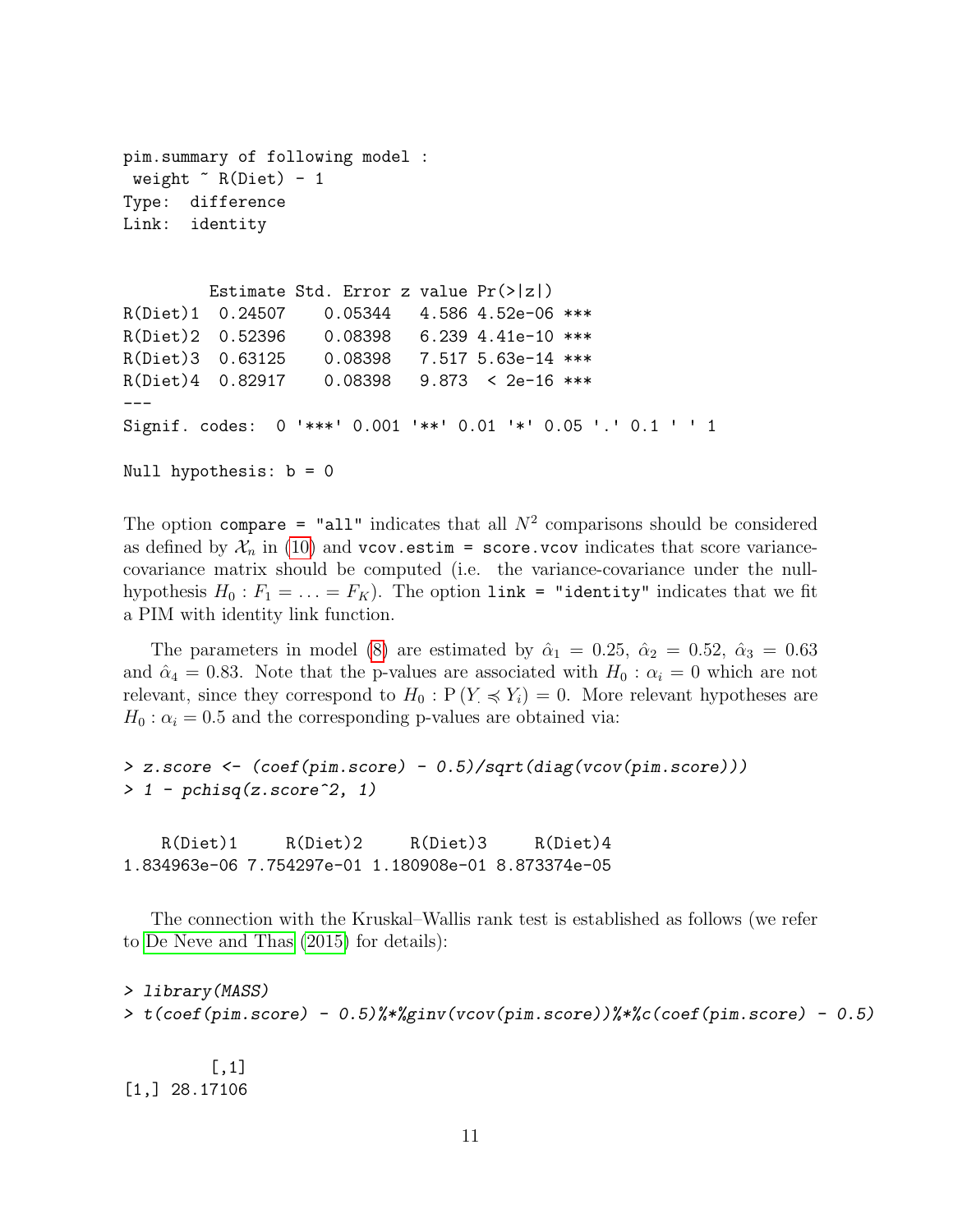```
> kruskal.test(weight ~ Diet, data = Data)$stat
```
Kruskal-Wallis chi-squared 28.25611

The differences in both test statistics is due to ties. A Wald-type Kruskal–Wallis test statistic (using a sandwich estimator for the variance-covariance matrix of  $\hat{\alpha}$ ) can be obtained with the option vcov.estim = sandwich.vcov:

```
> pim.wald <- pim(formula = weight K R(Diet) - 1, data = Data,
+ compare = "all",
+ link = "identity",
+ vcov.estim = sandwich.vcov)
> t(coef(pim.wald) - 0.5)%*%ginv(vcov(pim.wald))%*%c(coef(pim.wald) - 0.5)
```
[,1] [1,] 156.7046

#### <span id="page-11-0"></span>4.2 Connection with the Jonckheere–Terpstra rank test

The following PIM establishes a connection with the Jonckheere–Terpstra rank test.

 $P(Y_i \preccurlyeq Y_j | X_i, X_j) = 0.5 + \alpha [I(X_i < X_j) - I(X_i > X_j)],$ 

with indicator function  $I(A) = 1$  if A is true and zero otherwise. This model can be fitted employing the R() and L() arguments in the formula statement. We first order the diets.

```
> Data$Diet <- factor(Data$Diet, ordered = TRUE)
> JT.formula <- weight ~ I((L(Diet) < R(Diet)) - (L(Diet) > R(Diet))) + 1> pim.JT <- pim(formula = JT.formula, data = Data,
+ link = "identity", vcov.estim = score.vcov,
+ compare = "all")
> summary(pim.JT)
pim.summary of following model :
weight \sim I((L(Diet) < R(Diet)) - (L(Diet) > R(Diet))) + 1Type: difference
Link: identity
```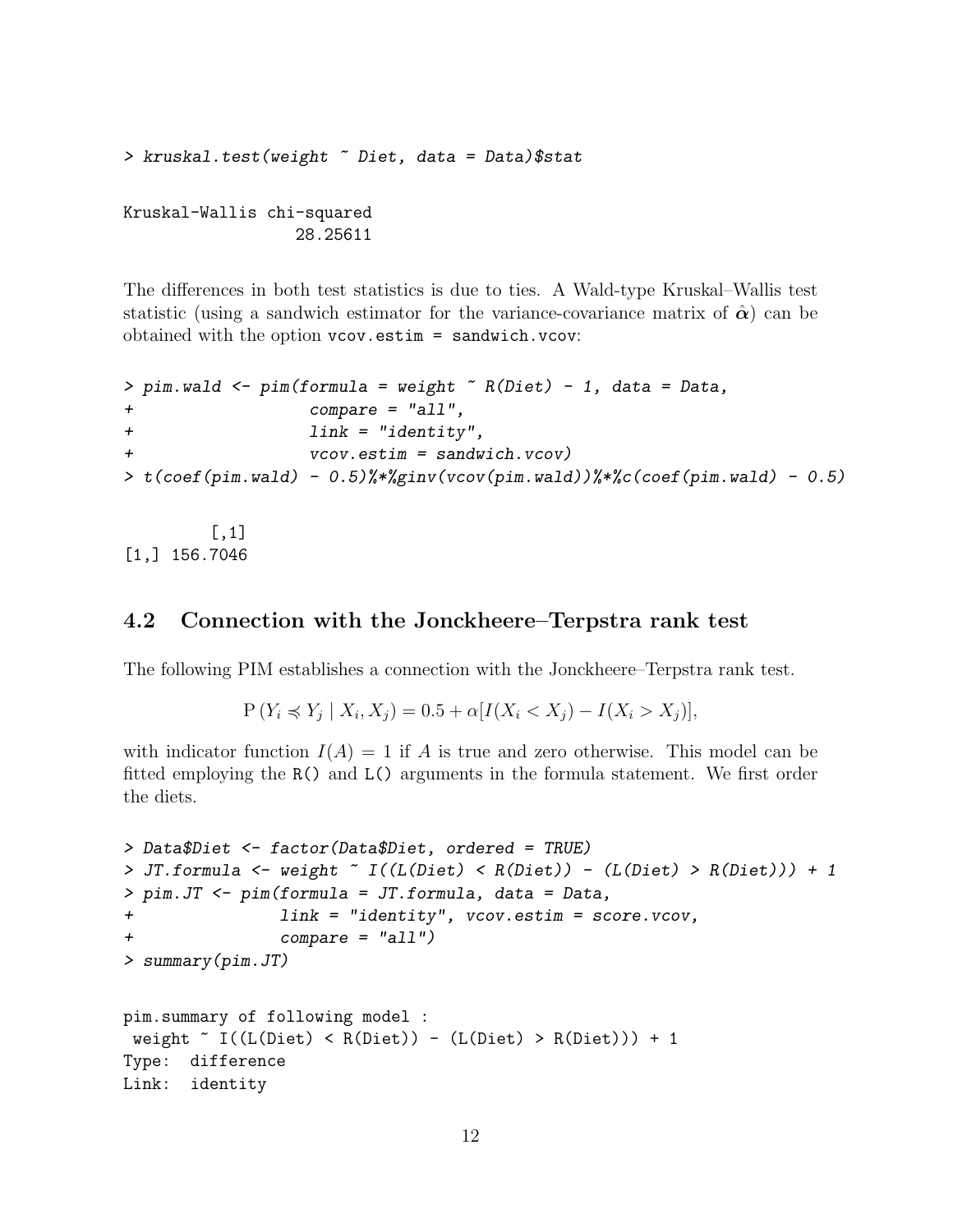```
Estimate Std. Error z value
(Intercept) 5.000e-01 1.317e-09 3.796e+08
I((L(Diet) < R(Diet)) - (L(Diet) > R(Diet))) 3.678e-01 6.365e-02 5.779e+00
                                     Pr(>|z|)(Intercept) < 2e-16 ***
I((L(Diet) < R(Diet)) - (L(Diet) > R(Diet))) 7.54e-09 ***
---
Signif. codes: 0 '***' 0.001 '**' 0.01 '*' 0.05 '.' 0.1 ' ' 1
Null hypothesis: b = 0
```
It follows that  $P(Y_i \preccurlyeq Y_j | X_i < X_j)$  is estimated by  $0.5 + \hat{\alpha} = 0.87$ .

#### <span id="page-12-0"></span>4.3 Connection with the Friedman rank test

The marginal PIM can be extended to block designs. In ANOVA notation this becomes

<span id="page-12-1"></span>
$$
P(Y_l \preccurlyeq Y_{kl}) = \alpha_k,\tag{11}
$$

where  $k = 1, \ldots, K$  refers to the treatment group and  $l = 1, \ldots, L$  to the block. The interpretation of  $\alpha_k$  is immediate: it is the probability that a random observation of group  $k$  exceeds a random observation of the marginal distribution within the same block. Let  $\mathbf{Z}_{ij}$  as in [\(9\)](#page-9-1) and  $\boldsymbol{\alpha}$  as before. Model [\(11\)](#page-12-1) in regression notation becomes

$$
P(Y_i \preccurlyeq Y_j \mid B_i, X_j, B_j) = \mathbf{Z}_{ij}^T \boldsymbol{\alpha},\tag{12}
$$

which is now only defined for  $(\boldsymbol{X}_i, \boldsymbol{X}_j) \in \mathcal{X}_n = \{(\boldsymbol{X}_i, \boldsymbol{X}_j) \mid B_i = B_j, i, j = 1, \dots, N\},\$ i.e. we restrict the PI to comparisons within blocks. We refer to [De Neve and Thas](#page-14-2) [\(2015\)](#page-14-2) for more details.

To illustrate the relationship with the Friedman rank test, we consider the warpbreaks data where we consider tension as a block. This data set gives the number of warp breaks per loom, where a loom corresponds to a fixed length of yarn, we refer to the help page of warpbreaks for more information. The outcome denotes the number of breaks, while the factor of interest the type of wool. The levels of tension are considered as blocks.

```
> # modify data for the sake of illustration
> wb <- aggregate(warpbreaks$breaks,
+ by = list(w = warpbreaks$wool,
+ t = warpbreaks$tension),
```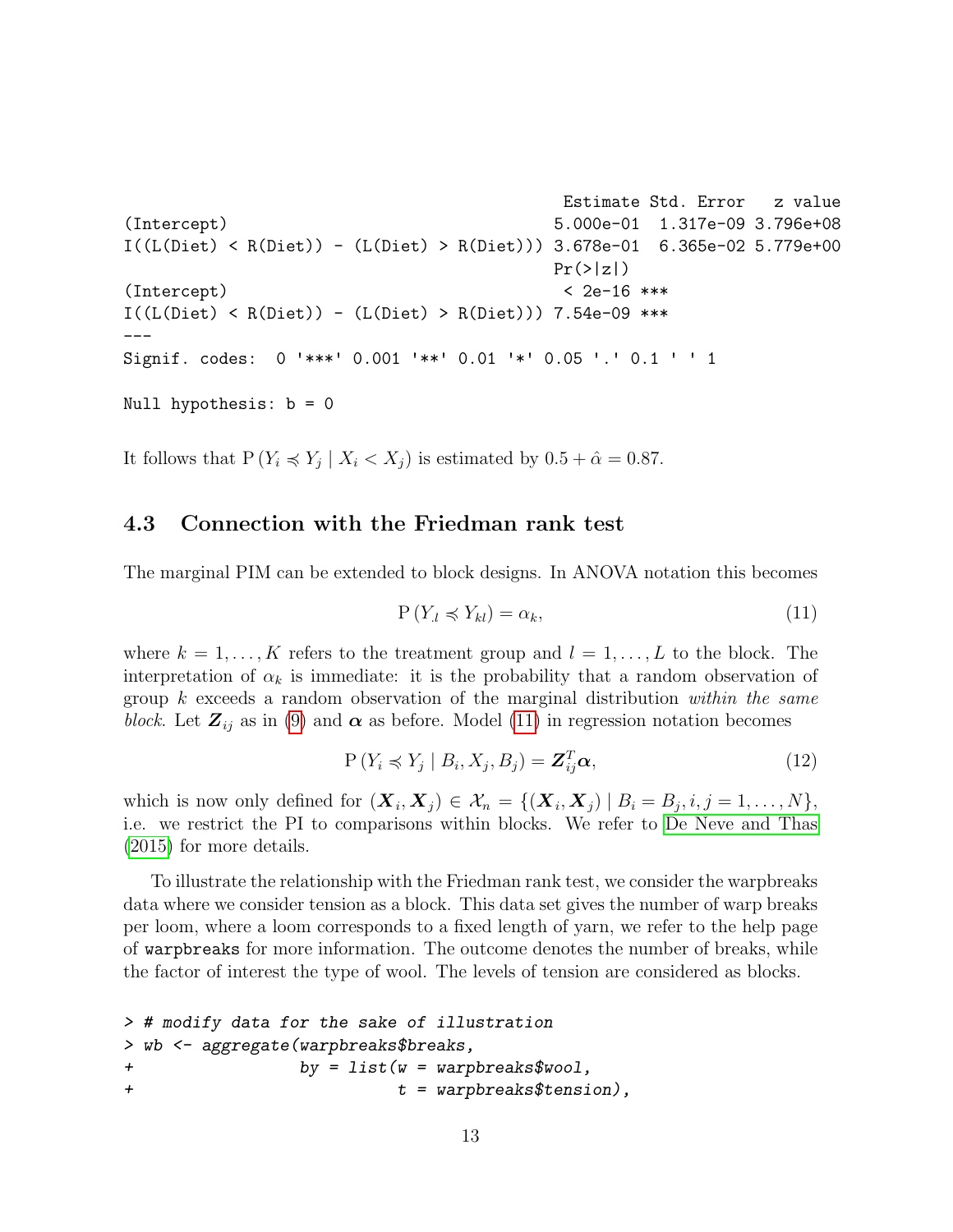```
+ FUN = mean)
> colnames(wb) = c("wool", "tension", "breaks")
> # all possible comparisons
> comp <- expand.grid(1:nrow(wb), 1:nrow(wb))
> # restrict comparisons within block
> compare \leq comp[wb$tension[comp[,1]] == wb$tension[comp[,2]],]
> pim. F <- pim(breaks \tilde{ } wool, data = wb, compare = compare,
+ link = "identity", vcov.estim = score.vcov)
> summary(pim.F)
pim.summary of following model :
 breaks ~ wool
Type: difference
Link: identity
     Estimate Std. Error z value Pr(>|z|)
woolB -0.1667 0.2887 -0.577 0.564
Null hypothesis: b = 0> friedman.test(breaks ~ wool | tension, data = wb)
        Friedman rank sum test
data: breaks and wool and tension
Friedman chi-squared = 0.33333, df = 1, p-value = 0.5637
```
## <span id="page-13-0"></span>5 Remarks

Note that for a sample size of n a total  $n(n-1)/2$  comparisons are considered. Consequently for large sample sizes the function goes quite slow. Bugs/comments/suggestions are welcome at [Jan.DeNeve@UGent.be](mailto:Jan.DeNeve@UGent.be) or [Joris.Meys@UGent.be.](mailto:Joris.Meys@UGent.be)

## References

<span id="page-13-1"></span>M. Crowder and D. Hand. Analysis of Repeated Measures. Chapman and Hal, 1990.